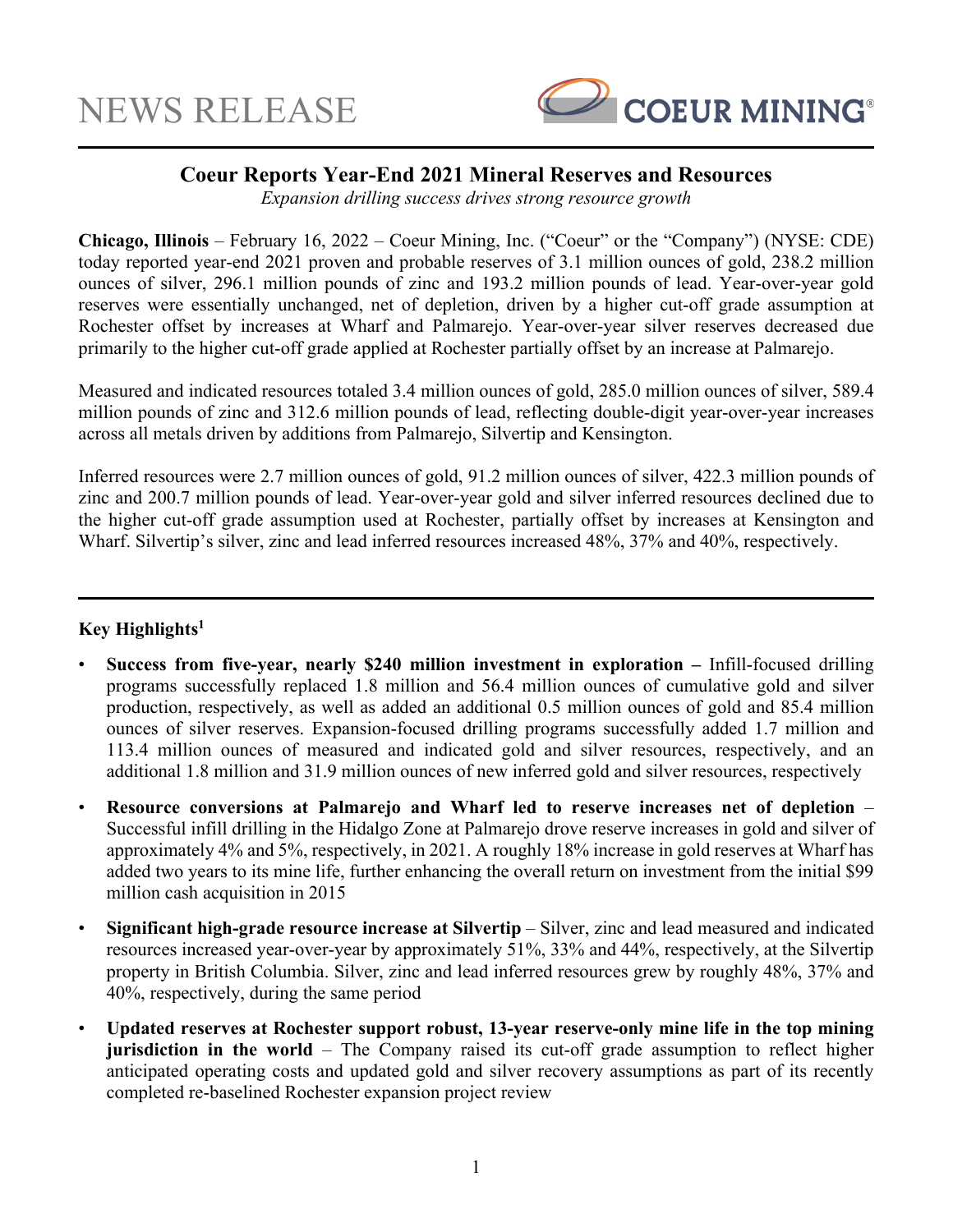

• **Sterling and Crown properties in southern Nevada remain a key area of focus in 2022** – Resources remain relatively unchanged following a significant lag in assay results due to assay laboratory delays experienced throughout 2021. The Company is beginning to receive assay results from the 2021 campaign with encouraging drill results from C-Horst, SNA, Daisy and Secret Pass. Infill and expansion drilling is planned to continue throughout 2022 with the goal of an updated resource at Crown zone, including a maiden resource for the C-Horst discovery at year-end

"One of the largest ongoing multi-year exploration campaigns in the precious metals sector continued to drive organic growth throughout our portfolio of diversified North American assets," said Mitchell J. Krebs, Coeur's President and Chief Executive Officer. "Over the last five years, Coeur has invested approximately \$240 million in exploration capped off by our largest program in Company history last year, totaling \$71 million. This elevated level of investment in exploration during the five-year period – nearly 73% focused on resource expansion programs – has dramatically increased our inventory of reserves and resources, which we expect will translate into longer mine lives and attractive returns in coming years.

"We plan to invest an additional \$40 million Companywide of exploration in 2022 – approximately half focused on infill drilling and half on resource expansion drilling – in an effort to realize further reserve and resource additions throughout Coeur's long-lived asset portfolio. These priorities include the follow-up of recent exploration success targeting higher-grade gold zones at West Rochester with the potential to be incorporated into future mine plans for the expanded Rochester operation. In addition, we will maintain an aggressive drilling program at Silvertip. With continued exploration success, coupled with successful study work in support of a larger scale operation, Silvertip holds the potential to be Coeur's next growth driver following the completion of the Rochester expansion."

|                                            | Proven & Probable Reserves |       |            | Measured & Indicated Resources |       |            | Inferred Resources       |       |            |
|--------------------------------------------|----------------------------|-------|------------|--------------------------------|-------|------------|--------------------------|-------|------------|
|                                            | 2016                       | 2021  | $%$ Change | 2016                           | 2021  | $%$ Change | 2016                     | 2021  | $%$ Change |
| Gold $(M \text{ oz})$                      | 2.5                        | 3.1   | 22%        |                                | 3.4   | 103%       | 1.0                      | 2.7   | 174%       |
| Silver $(M \text{ oz})$                    | 152.9                      | 238.2 | 56%        | 171.6                          | 285.0 | 66%        | 59.3                     | 91.2  | 54%        |
| $\text{Zinc} \left( \text{M} \right)$ lbs) | $\overline{\phantom{0}}$   | 296.1 | NA         | ۰.                             | 589.4 | <b>NA</b>  | ۰                        | 422.3 | NA         |
| Lead $(M \, \text{lbs})$                   | $\overline{\phantom{0}}$   | 193.2 | NA         | $\overline{\phantom{0}}$       | 312.6 | NA         | $\overline{\phantom{a}}$ | 200.7 | <b>NA</b>  |

Note: Companywide five-year cumulative gold and silver production totaled 1.8 million and 56.4 million ounces, respectively.

Coeur's gold, zinc, and lead price assumptions for year-end 2021 reserves remained unchanged from a year ago at \$1,400 per ounce, \$1.15 per pound and \$0.95 per pound, respectively. The Company increased its silver price assumption for year-end 2021 reserves from \$17.00 per ounce to \$20.00 per ounce.

### **About Coeur**

Coeur Mining, Inc. is a U.S.-based, well-diversified, growing precious metals producer with four wholly-owned operations: the Palmarejo gold-silver complex in Mexico, the Rochester silver-gold mine in Nevada, the Kensington gold mine in Alaska and the Wharf gold mine in South Dakota. In addition, the Company wholly-owns the Silvertip silver-zinc-lead mine in British Columbia and has interests in several precious metals exploration projects throughout North America.

### **Cautionary Statements**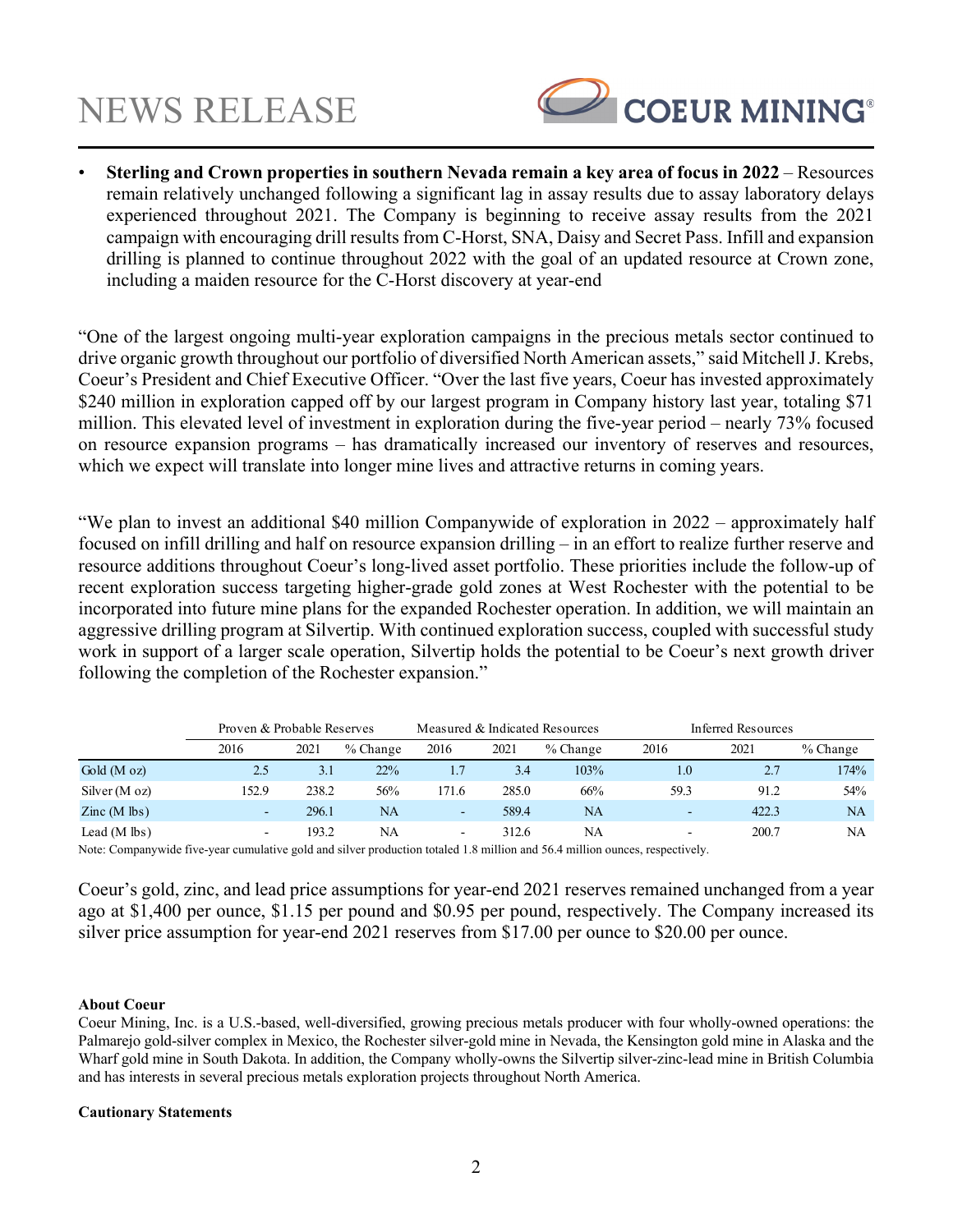

This news release contains forward-looking statements within the meaning of securities legislation in the United States and Canada, including statements regarding exploration efforts and plans, exploration expenditures, growth, mine lives, returns, grade, mine expansion and development plans, and resource delineation, expansion, and upgrade or conversion. Such forwardlooking statements involve known and unknown risks, uncertainties and other factors which may cause Coeur's actual results, performance or achievements to be materially different from any future results, performance or achievements expressed or implied by the forward-looking statements. Such factors include, among others, the risk that anticipated additions or upgrades to reserves and resources are not attained, the risk that planned drilling programs may be curtailed or canceled due to budget constraints or other reasons, the risks and hazards inherent in the mining business (including risks inherent in developing largescale mining projects, environmental hazards, industrial accidents, weather or geologically related conditions), changes in the market prices of gold, silver, zinc and lead and a sustained lower price environment, the uncertainties inherent in Coeur's production, exploratory and developmental activities, including risks relating to permitting and regulatory delays (including the impact of government shutdowns), ground conditions, grade and recovery variability, any future labor disputes or work stoppages, the uncertainties inherent in the estimation of mineral reserves, the potential effects of the COVID-19 pandemic, including impacts to the availability of our workforce, continued access to financing sources, government orders that may require temporary suspension of operations at one or more of our sites and effects on our suppliers or the refiners and smelters to whom the Company markets its production, changes that could result from Coeur's future acquisition of new mining properties or businesses, the loss of any third-party smelter to which Coeur markets its production, the effects of environmental and other governmental regulations, the risks inherent in the ownership or operation of or investment in mining properties or businesses in foreign countries, Coeur's ability to raise additional financing necessary to conduct its business, make payments or refinance its debt, as well as other uncertainties and risk factors set out in filings made from time to time with the United States Securities and Exchange Commission, and the Canadian securities regulators, including, without limitation, Coeur's most recent report on Form 10-K. Actual results, developments and timetables could vary significantly from the estimates presented. Readers are cautioned not to put undue reliance on forward-looking statements. Coeur disclaims any intent or obligation to update publicly such forward-looking statements, whether as a result of new information, future events or otherwise. Additionally, Coeur undertakes no obligation to comment on analyses, expectations or statements made by third parties in respect of Coeur, its financial or operating results or its securities.

The scientific and technical information concerning our mineral projects in this news release have been reviewed and approved by a "qualified person" under S-K 1300, namely our Senior Director, Technical Services, Christopher Pascoe. For a description of the key assumptions, parameters and methods used to estimate mineral reserves and mineral resources for Coeur's material properties included in this news release, as well as data verification procedures and a general discussion of the extent to which the estimates may be affected by any known environmental, permitting, legal, title, taxation, sociopolitical, marketing or other relevant factors, please review the Technical Report Summaries for each of the Company's material properties which are available at www.sec.gov.

### **Notes**

The potential quantity and grade for the deposits described herein are conceptual in nature. There is insufficient exploratory work to define a mineral resource and it is uncertain if further exploration will result in the applicable target being delineated as a mineral resource.

- 1. 2021 reserves and resources were determined in accordance with Item 1300 of SEC Regulation S-K. Reserves and resources for prior periods were determined in accordance with Canadian National Instrument 43-101. Both sets of reporting standards have similar goals in terms of conveying an appropriate level of confidence in the disclosures being reported, but the standards embody slightly different approaches and definitions.
- 2. Gold equivalence assumes gold-to-silver, -lead, -zinc ratios of 1:60, 1:1,200 and 1:1,000, respectively.

### **For Additional Information**

Coeur Mining, Inc. 104 S. Michigan Avenue, Suite 900 Chicago, Illinois 60603 Attention: Jeff Wilhoit, Director, Investor Relations Phone: (312) 489-5800 www.coeur.com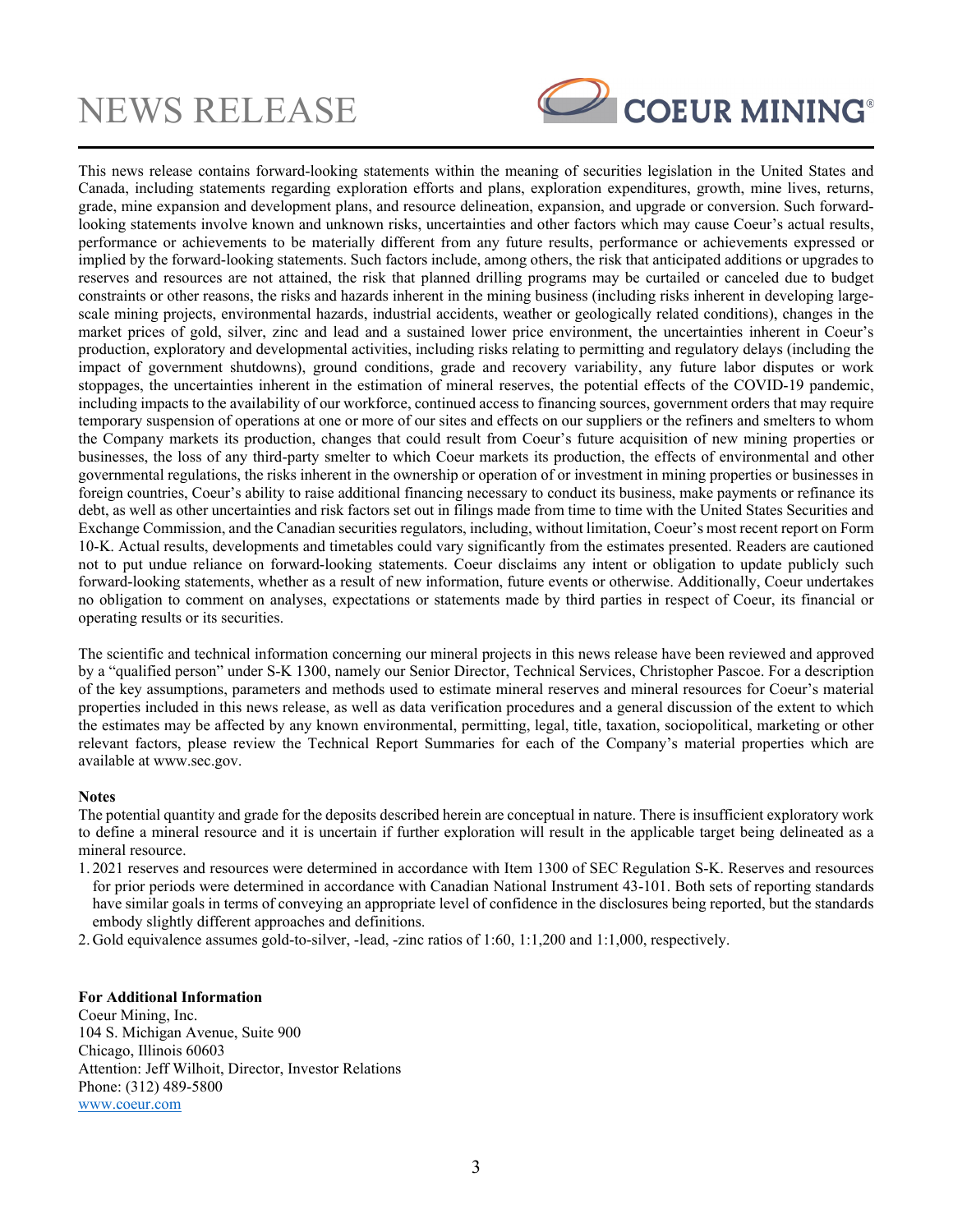

## **2021 Year-End Proven and Probable Reserves**

|                                     | Grade       |        |                          |        | Contained                |           |             |             |             |
|-------------------------------------|-------------|--------|--------------------------|--------|--------------------------|-----------|-------------|-------------|-------------|
|                                     |             | Gold   | Silver                   | Zinc   | Lead                     | Gold      | Silver      | Zinc        | Lead        |
|                                     | Short tons  | (oz/t) | (oz/t)                   | $(\%)$ | $(\%)$                   | (oz)      | (oz)        | (lbs)       | (lbs)       |
| <b>PROVEN RESERVES</b>              |             |        |                          |        |                          |           |             |             |             |
| Palmarejo                           | 3,754,000   | 0.066  | 4.39                     |        |                          | 247,000   | 16,480,000  |             |             |
| Rochester                           | 386,008,000 | 0.003  | 0.39                     |        | $\overline{\phantom{a}}$ | 998,000   | 149,652,000 |             |             |
| Kensington                          | 656,000     | 0.191  |                          |        | $\overline{\phantom{0}}$ | 125,000   |             |             |             |
| Wharf                               | 27,976,000  | 0.022  | $\overline{a}$           |        |                          | 621,000   |             |             |             |
| Silvertip                           | 186,000     |        | 12.01                    | 10.14% | 8.53%                    |           | 2,233,000   | 37,647,000  | 31,656,000  |
| Total                               | 418,580,000 | 0.005  | 0.40                     |        |                          | 1,991,000 | 168,365,000 | 37,647,000  | 31,656,000  |
| <b>PROBABLE RESERVES</b>            |             |        |                          |        |                          |           |             |             |             |
| Palmarejo                           | 12,139,000  | 0.052  | 3.78                     |        | ۰                        | 637,000   | 45,875,000  |             |             |
| Rochester                           | 31,769,000  | 0.003  | 0.36                     |        | $\overline{a}$           | 82,000    | 11,593,000  |             |             |
| Kensington                          | 690,000     | 0.197  |                          |        | $\overline{\phantom{0}}$ | 136,000   |             |             |             |
| Wharf                               | 8,306,000   | 0.028  | $\overline{\phantom{a}}$ |        |                          | 231,000   |             |             |             |
| Silvertip                           | 1,618,000   |        | 7.67                     | 7.98%  | 4.99%                    |           | 12,403,000  | 258,418,000 | 161,569,000 |
| Total                               | 54,522,000  | 0.020  | 1.28                     |        |                          | 1,086,000 | 69,871,000  | 258,418,000 | 161,569,000 |
| <b>PROVEN AND PROBABLE RESERVES</b> |             |        |                          |        |                          |           |             |             |             |
| Palmarejo                           | 15,893,000  | 0.056  | 3.92                     |        | ۰                        | 884,000   | 62,355,000  |             |             |
| Rochester                           | 417,777,000 | 0.003  | 0.39                     |        | $\overline{\phantom{a}}$ | 1,080,000 | 161,245,000 |             |             |
| Kensington                          | 1,346,000   | 0.194  |                          |        | ٠                        | 261,000   |             |             |             |
| Wharf                               | 36,283,000  | 0.023  |                          |        |                          | 852,000   |             |             |             |
| Silvertip                           | 1,804,000   |        | 8.11                     | 8.21%  | 5.36%                    |           | 14,636,000  | 296,065,000 | 193,225,000 |
| Total                               | 473,102,000 | 0.007  | 0.50                     |        |                          | 3,077,000 | 238,236,000 | 296,065,000 | 193,225,000 |

### **Notes to above Mineral Reserves:**

- 1. The Mineral Reserve estimates are current as of December 31, 2021 and are reported using the definitions in Item 1300 of Regulation S–K (17 CFR Part 229) (SK1300) and were prepared by the company's technical staff.
- 2. Assumed metal prices for 2021 Mineral Reserves were \$20.00 per ounce of silver, \$1,400 per ounce of gold, \$1.15 per pound of zinc, \$0.95 per pound of lead.
- 3. Palmarejo Mineral Reserve estimates use the following key input parameters: Assumption of conventional longhole underground mining; reported above a variable gold equivalent cut-off grade that ranges from 1.94–2.51 g/t AuEq and an incremental development cut-off grade of 1.08 g/t AuEq; metallurgical recovery assumption of 93.1% for gold and 81.9% for silver; mining dilution assumes 1 meter of hanging wall waste dilution; mining loss of 5% was applied; variable mining costs that range from US\$36.01–US\$41.75/tonne, surface haulage costs of US\$3.52/t, process costs of US\$27.29/tonne, general and administrative costs of US\$11.00/tonne, and surface/auxiliary support costs of US\$3.19/tonne. Excludes the impact of the Franco-Nevada gold stream agreement at Palmarejo in calculation of Mineral Reserves.
- 4. Rochester Mineral Reserve estimates are tabulated within a confining pit shell and use the following input parameters: Rochester oxide recovery Au = 85% and Ag = 59%; Nevada Packard oxide recovery Au = 95% and Ag = 61%; with a net smelter return cutoff of \$2.55/st oxide and US\$2.65/st sulfide, where the NSR is calculated as resource net smelter return (NSR) = silver grade (oz/ton) \* silver recovery (%) \* silver price (\$/oz) - refining cost (\$/oz) + gold grade (oz/ton) \* gold recovery  $(\%)$  \* gold price  $(\$/oz)$  - refining cost  $(\$/oz)$ ; variable pit slope angles that approximately average 43° over the lifeof-mine.
- 5. Kensington Mineral Reserve estimates use the following key input parameters: assumption of conventional underground mining; gold price of \$1400/oz; reported above a gold cut-off grade of 0.143-0.201 oz/st Au; metallurgical recovery assumption of 95%; gold payability of 97.5%; mining dilution varies from 15-23%; mining loss of 5% was applied; variable mining costs that range from US\$90.91–150.73/ton mined; process costs of US\$46.93/ton processed; general and administrative costs of US\$38.83/ton processed; and concentrate refining and shipping costs of US\$60.00/oz sold.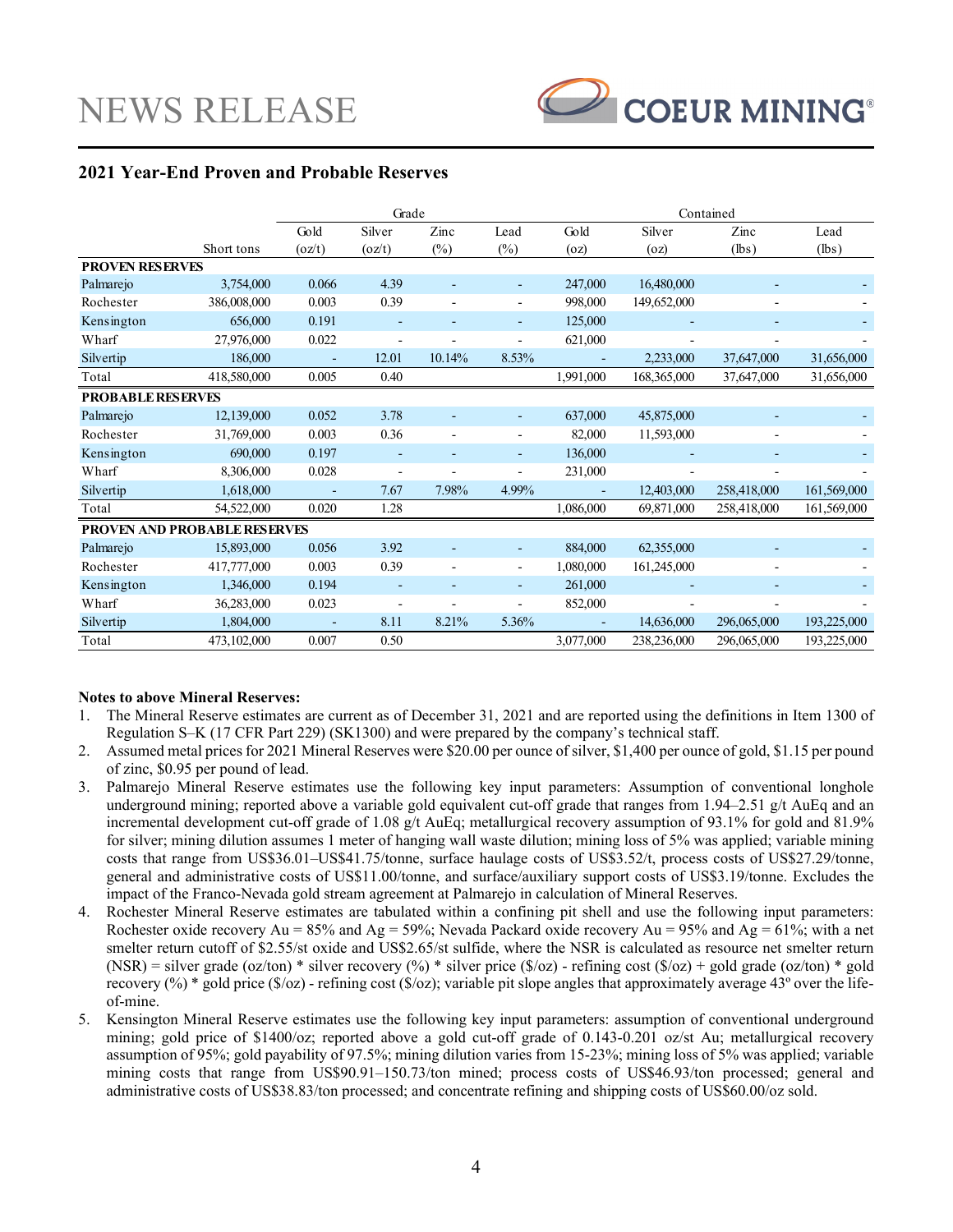

- 6. Wharf Mineral Reserve estimate uses the following key input parameters: assumption of conventional open pit mining; reported above a gold cut-off grade of 0.010 oz/ton Au; metallurgical recovery assumption of 80%; royalty burden of US\$56/oz Au; pit slope angles that vary from 34–50°; mining costs of US\$2.15/ton mined, rehandle costs of US\$1.65/ton rehandled, process costs of US\$10.34/ton processed (includes general and administrative costs).
- 7. Silvertip Underground Mineral Resource estimates are reported using a net smelter return ("NSR") cutoff of US\$130- 160/tonne. Mineral Resources are reported insitu using the following assumptions: The estimate use the following key input parameters: lead recovery of 87-88%, zinc recovery of 81-82% and silver recovery of 88-89 %. Lead concentrate grade of 51-53%; zinc concentrate grade of 48-50%; mining dilution varies from 5-25%; mining loss of 5% was applied; mining costs of US\$68.77/tonne; processing costs of US\$58.20/tonne and US\$46.49/tonne, where the NSR (\$/tonne) = tonnes x grade x metal prices x metallurgical recoveries – royalties – TCRCs – transport costs over the life of the mine.
- 8. Rounding of short tons, grades, and troy ounces, as required by reporting guidelines, may result in apparent differences between tons, grades, and contained metal contents.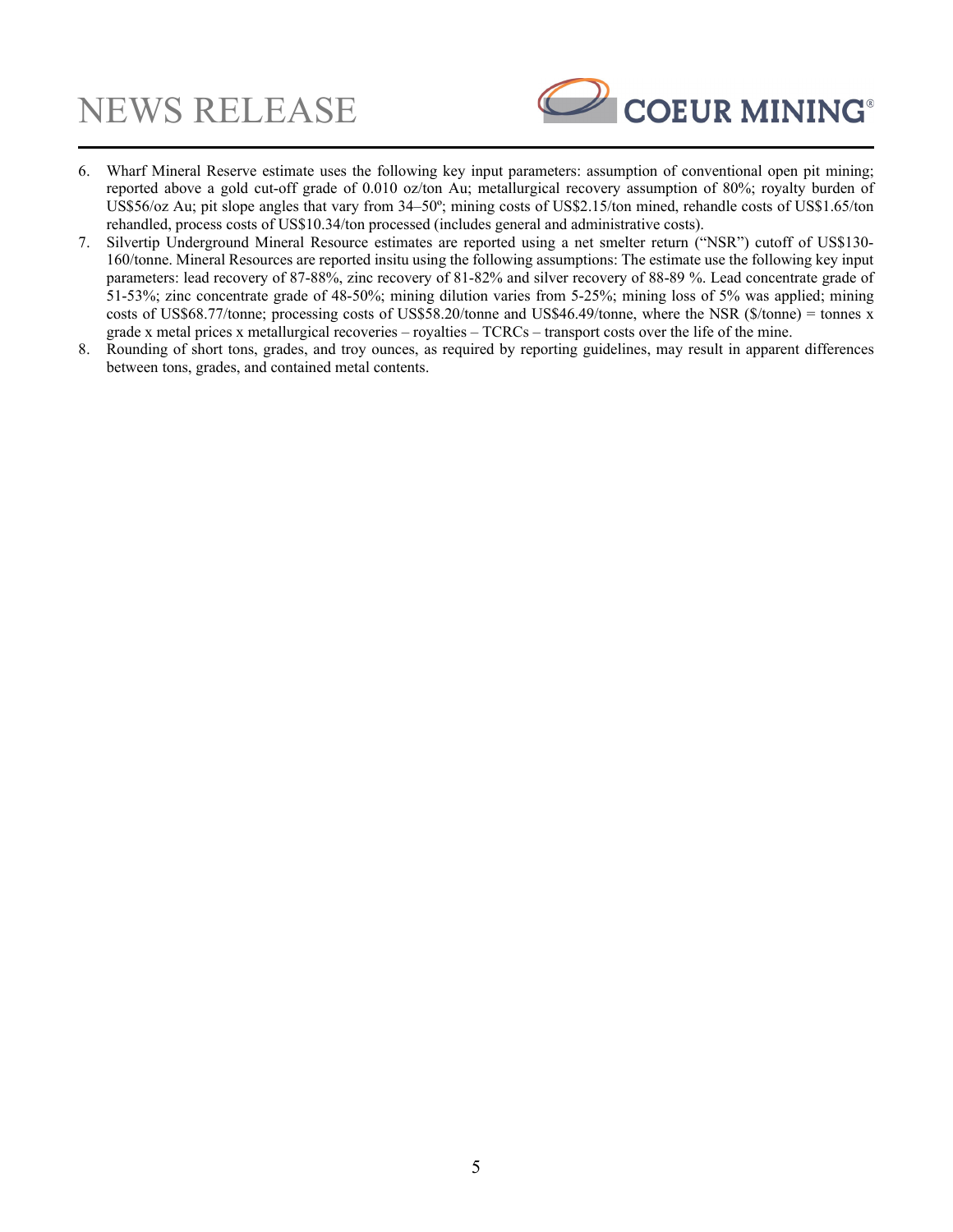

## **2021 Year-End Measured and Indicated Resources**

|                                         |             | Grade          |                          |        |                          | Contained                |             |             |             |
|-----------------------------------------|-------------|----------------|--------------------------|--------|--------------------------|--------------------------|-------------|-------------|-------------|
|                                         |             | Gold           | Silver                   | Zinc   | Lead                     | Gold                     | Silver      | Zinc        | Lead        |
|                                         | Short tons  | (oz/t)         | (oz/t)                   | $(\%)$ | $(\%)$                   | (oz)                     | (oz)        | (lbs)       | (lbs)       |
| <b>MEASURED RESOURCES</b>               |             |                |                          |        |                          |                          |             |             |             |
| Palmarejo                               | 3,696,000   | 0.053          | 3.89                     |        |                          | 195,000                  | 14,373,000  |             |             |
| Rochester                               | 191,889,000 | 0.002          | 0.29                     |        | $\overline{\phantom{a}}$ | 372,000                  | 56,573,000  |             |             |
| Kensington                              | 2,860,000   | 0.231          | $\blacksquare$           |        | L,                       | 660,000                  |             |             |             |
| Wharf                                   | 13,947,000  | 0.020          | $\overline{\phantom{a}}$ | ٠      | $\overline{a}$           | 273,000                  |             |             |             |
| Silvertip                               | 319,000     | $\blacksquare$ | 10.33                    | 9.41%  | 6.57%                    | $\overline{\phantom{a}}$ | 3,296,000   | 60,029,000  | 41,939,000  |
| Lincoln Hill                            | 4,642,000   | 0.012          | 0.34                     |        | $\overline{a}$           | 58,000                   | 1,592,000   |             |             |
| La Preciosa                             | 9,536,000   | 0.005          | 3.04                     |        |                          | 45,000                   | 29,001,000  |             |             |
| Total                                   | 226,890,000 | 0.007          | 0.46                     |        |                          | 1,603,000                | 104,834,000 | 60,029,000  | 41,939,000  |
| <b>INDICATED RESOURCES</b>              |             |                |                          |        |                          |                          |             |             |             |
| Palmarejo                               | 17,377,000  | 0.049          | 3.41                     |        | $\overline{\phantom{a}}$ | 852,000                  | 59,340,000  |             |             |
| Rochester                               | 39,565,000  | 0.002          | 0.33                     |        | ÷                        | 74,000                   | 12,932,000  |             |             |
| Kensington                              | 1,263,000   | 0.256          | $\overline{\phantom{a}}$ | ٠      | $\overline{\phantom{a}}$ | 323,000                  |             |             |             |
| Wharf                                   | 6,379,000   | 0.022          | $\overline{\phantom{a}}$ |        | ÷                        | 139,000                  |             |             |             |
| Silvertip                               | 2,498,000   |                | 9.23                     | 10.59% | 5.42%                    | $\overline{\phantom{a}}$ | 23,048,000  | 529,353,000 | 270,643,000 |
| Lincoln Hill                            | 27,668,000  | 0.011          | 0.31                     |        |                          | 306,000                  | 8,655,000   |             |             |
| La Preciosa                             | 19,141,000  | 0.006          | 3.98                     | ٠      | ÷,                       | 118,000                  | 76,185,000  |             |             |
| Total                                   | 113,891,000 | 0.016          | 1.58                     |        |                          | 1,812,000                | 180,160,000 | 529,353,000 | 270,643,000 |
| <b>MEASURED AND INDICATED RESOURCES</b> |             |                |                          |        |                          |                          |             |             |             |
| Palmarejo                               | 21,073,000  | 0.050          | 3.50                     |        | ÷,                       | 1,047,000                | 73,712,000  |             |             |
| Rochester                               | 231,454,000 | 0.002          | 0.30                     |        | $\overline{\phantom{a}}$ | 446,000                  | 69,505,000  |             |             |
| Kensington                              | 4,124,000   | 0.238          |                          |        | L.                       | 983,000                  |             |             |             |
| Wharf                                   | 20,326,000  | 0.020          | $\overline{\phantom{a}}$ | Ĭ.     | $\overline{a}$           | 412,000                  |             |             |             |
| Silvertip                               | 2,817,000   | $\blacksquare$ | 9.35                     | 10.46% | 5.55%                    | $\blacksquare$           | 26,344,000  | 589,382,000 | 312,582,000 |
| Lincoln Hill                            | 32,310,000  | 0.011          | 0.32                     |        | $\overline{\phantom{a}}$ | 364,000                  | 10,247,000  |             |             |
| La Preciosa                             | 28,677,000  | 0.006          | 3.67                     |        |                          | 163,000                  | 105,186,000 |             |             |
| Total                                   | 340,781,000 | 0.010          | 0.84                     |        |                          | 3,415,000                | 284,994,000 | 589,382,000 | 312,582,000 |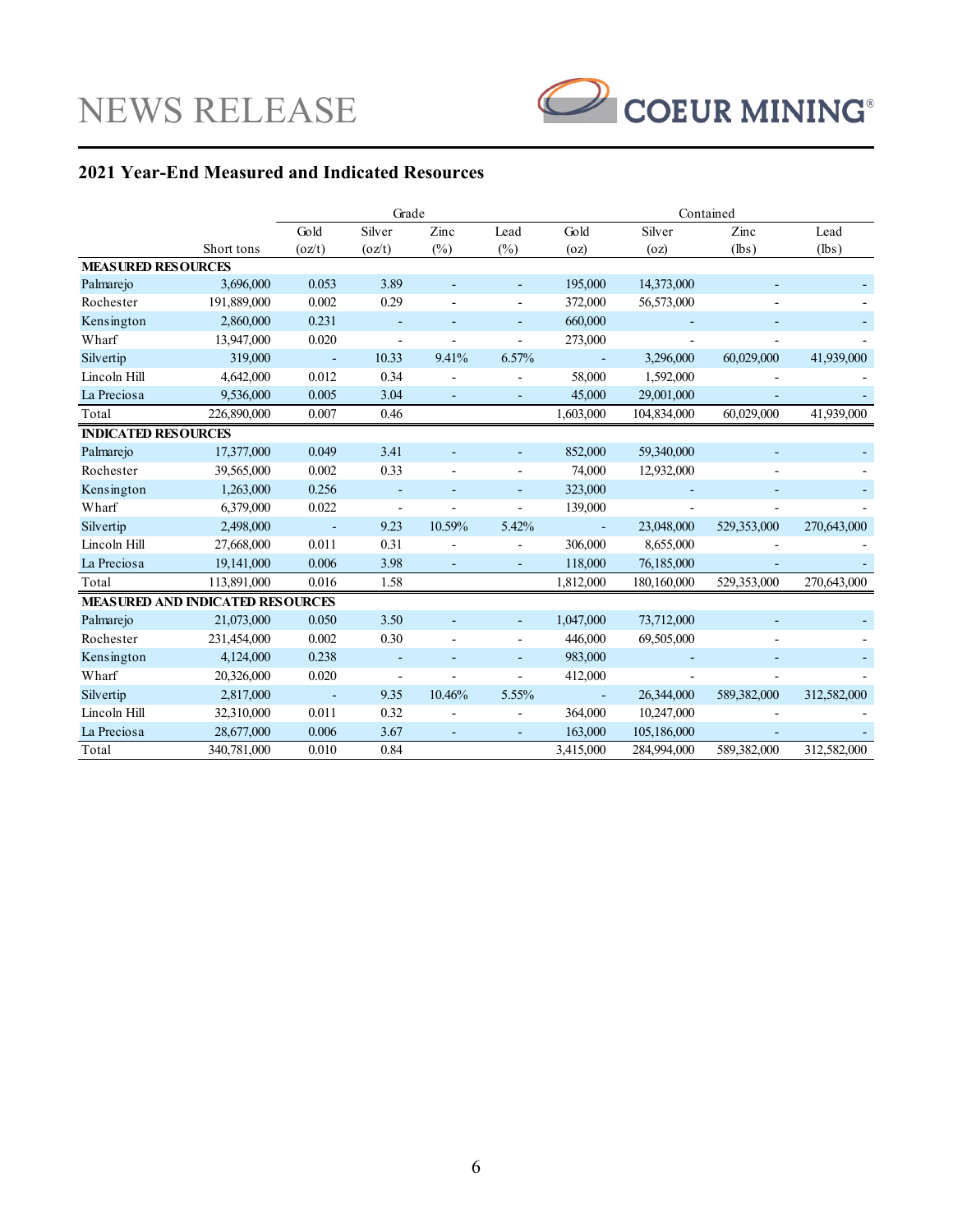

## **2021 Year-End Inferred Resources**

|                           |             | Grade  |        |                          |                          | Contained |                          |                          |             |
|---------------------------|-------------|--------|--------|--------------------------|--------------------------|-----------|--------------------------|--------------------------|-------------|
|                           |             | Gold   | Silver | $\mathop{\rm Zinc}$      | Lead                     | Gold      | Silver                   | Zinc                     | Lead        |
|                           | Short tons  | (oz/t) | (oz/t) | $(\%)$                   | $\left(\%\right)$        | (oz)      | (oz)                     | (lbs)                    | (lbs)       |
| <b>INFERRED RESOURCES</b> |             |        |        |                          |                          |           |                          |                          |             |
| Palmarejo                 | 4,713,000   | 0.052  | 3.70   | -                        | ٠                        | 246,000   | 17,453,000               |                          |             |
| Rochester                 | 128,410,000 | 0.002  | 0.30   | $\overline{\phantom{0}}$ | $\overline{\phantom{a}}$ | 243,000   | 38,626,000               | $\overline{\phantom{0}}$ |             |
| Kensington                | 1,915,000   | 0.238  |        |                          | ٠                        | 455,000   | $\overline{\phantom{a}}$ | $\overline{\phantom{0}}$ |             |
| Wharf                     | 3,724,000   | 0.024  |        |                          |                          | 90,000    | $\overline{\phantom{a}}$ | $\overline{\phantom{0}}$ |             |
| Silvertip                 | 2,350,000   | ۰      | 7.57   | 8.98%                    | 4.27%                    | ٠         | 17,787,000               | 422,335,000              | 200,725,000 |
| Lincoln Hill              | 22,952,000  | 0.011  | 0.36   | ٠                        | $\overline{\phantom{a}}$ | 255,000   | 8,163,000                | $\overline{\phantom{0}}$ |             |
| Sterling                  | 36,824,000  | 0.025  |        |                          | ٠                        | 914,000   |                          | $\overline{\phantom{0}}$ |             |
| Wilco                     | 25,736,000  | 0.021  | 0.13   | ٠                        | $\overline{\phantom{a}}$ | 531,000   | 3,346,000                | ٠                        |             |
| La Preciosa               | 1,761,000   | 0.003  | 3.31   | -                        |                          | 6,000     | 5,835,000                |                          |             |
| Total                     | 228,385,000 | 0.012  | 0.40   |                          |                          | 2,740,000 | 91.210,000               | 422,335,000              | 200,725,000 |

### **Notes to above Mineral Resources:**

- 1. Mineral Resource estimates are reported exclusive of Mineral Reserves, are current as of December 31, 2021, and are reported using definitions in SK1300 on a 100% ownership basis. Mineral Resource estimates were prepared by the Company's technical staff.
- 2. Assumed metal prices for 2021 estimated Mineral Resources were \$22.00 per ounce of silver, \$1,700 per ounce of gold, \$1.30 per pound of zinc, \$1.00 per pound of lead, unless otherwise noted.
- 3. Palmarejo Mineral Resource estimates use the following key input parameters: Assumption of conventional longhole underground mining; reported above a variable gold equivalent cut-off grade that ranges from 1.59-2.21 g/t AuEq; metallurgical recovery assumption of 93.1% for gold and 81.9% for silver; variable mining costs that range from US\$36.01– US\$41.75/t, surface haulage costs of US\$3.52/tonne, process costs of US\$27.29/tonne, general and administrative costs of US\$11.00/tonne, and surface/auxiliary support costs of US\$3.19/tonne. Excludes the impact of the Franco-Nevada gold stream agreement at Palmarejo in calculation of Mineral Resources.
- 4. Kensington Mineral Resource estimates use the following key input parameters: assumption of conventional longhole underground mining; reported above a variable gold cut-off grade that ranges from 0.116–0.164 oz/ton Au; metallurgical recovery assumption of 95%; gold payability of 97.5%, variable mining costs that range from US\$90.91–150.73/ton mined, process costs of US\$46.93/ton processed, general and administrative costs of US\$38.83/ton processed. and concentrate refining and shipping costs of US\$60.00/oz sold.
- 5. Wharf Mineral Resource estimate uses the following key input parameters: assumption of conventional open pit mining; reported above a gold cut-off grade of 0.010 oz/ton Au; metallurgical recovery assumption of 78.7% across all rock types; royalty burden of US\$56/oz Au; pit slope angles that vary from 34–50º; mining costs of \$2.15/ton mined, rehandle costs of US\$1.65/ton rehandled, process costs of US\$10.34/ton processed (includes general and administrative costs).
- 6. Rochester Mineral Resource estimates are tabulated within confining pit shells that uses the following input parameters: oxide gold recovery of 77.7%-93.7% and silver recovery with range of 59%-61%; sulfide gold recovery range of 15.2%- 77.7% and silver recovery with range of 0.0%-59% with a net smelter return cutoff of US\$2.55–US\$3.70/ton oxide and US\$2.65/ton sulfide, where the NSR is calculated as resource net smelter return  $(NSR)$  = silver grade (oz/ton) \* silver recovery (%) \* silver price (\$/oz) - refining cost (\$/oz) + gold grade (oz/ton) \* gold recovery (%) \* gold price (\$/oz) refining cost (\$/oz); and variable pit slope angles that approximately average 43º over the life-of-mine.
- 7. Silvertip Underground Mineral Resource estimates are reported using a net smelter return ("NSR") cutoff of US\$130/tonne. Mineral Resources are reported insitu using the following assumptions: The estimate use the following key input parameters: lead recovery of 87-88%, zinc recovery of 81-82% and silver recovery of 88-89 %. Lead concentrate grade of 51-53%; zinc concentrate grade of 48-50%; mining costs of US\$68.77/tonne; processing costs of US\$58.20/tonne and US\$46.49/tonne, where the NSR ( $\frac{\text{St}}{\text{const}}$ ) = tonnes x grade x metal prices x metallurgical recoveries – royalties – TCRCs – transport costs over the life of the mine.
- 8. Sterling Open Pit Mineral Resource estimates are reported in-situ and are contained within a confining pit shell and use the following key input parameters: reported above a gold cutoff of 0.007 ounces per ton; gold recoveries of 75-80%; mining